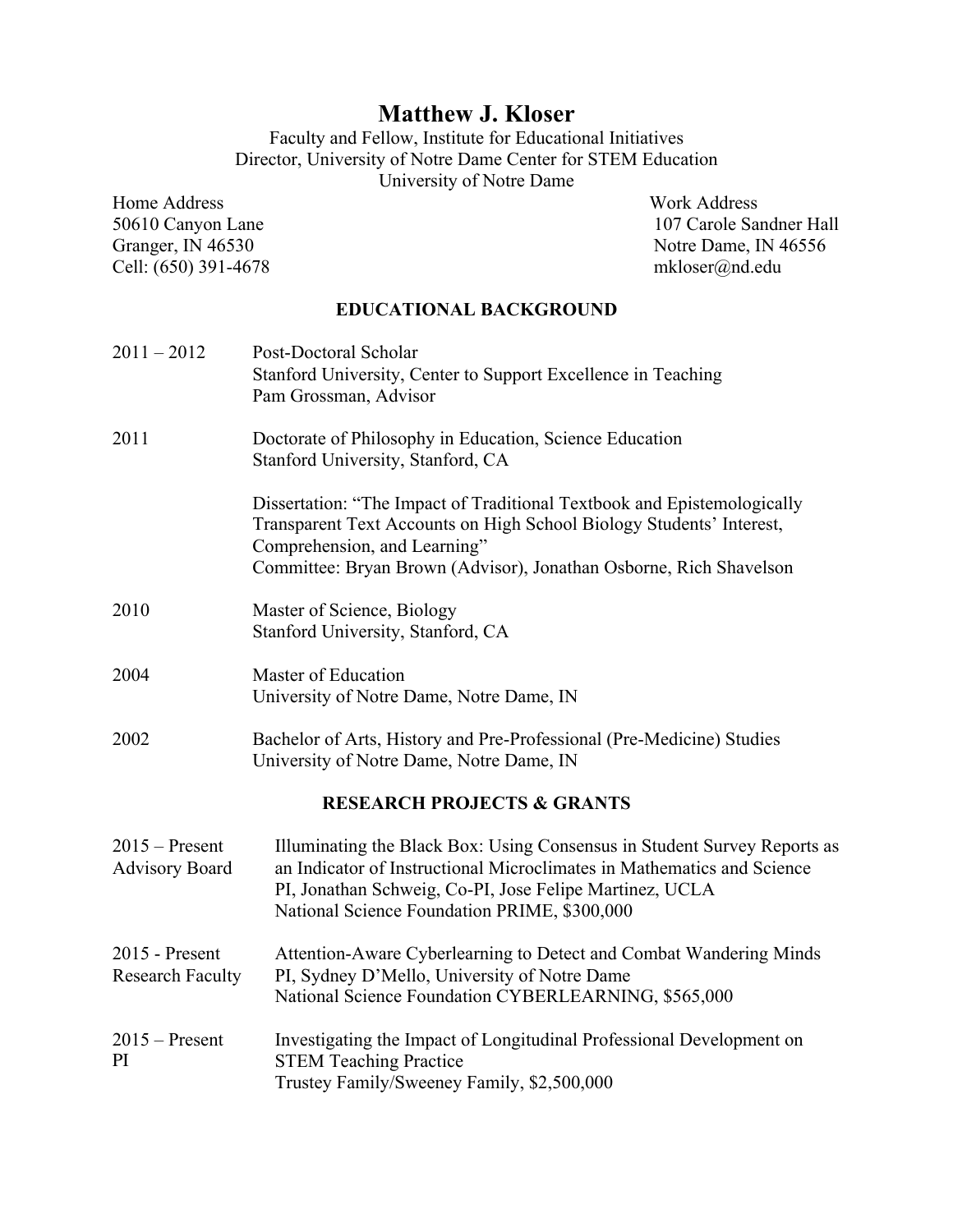| $2014 -$ Present<br>$Co-PI$                 | Measuring Next Generation Science Instruction Using Tablet-Based<br><b>Teacher Portfolios</b><br>PI, Jose Felipe Martinez, UCLA; Co-PI, Brian Stecher, RAND<br>National Science Foundation, REAL; \$1,800,000        |
|---------------------------------------------|----------------------------------------------------------------------------------------------------------------------------------------------------------------------------------------------------------------------|
| $2014$ – Present<br><b>Research Faculty</b> | <b>Investigating Core Teaching Practices Across Disciplines</b><br>PI, Pam Grossman, University of Pennslyvania; Co-PI, Megan Franke,<br><b>UCLA</b><br>Sponsor: Bill and Melinda Gates Family Foundation; \$400,000 |
| $2014 - 2017$<br>PI                         | Improving Teachers' Use of Data for Instructional Decisions: Using<br>Assessment Portfolios for Professional Development<br>Co-PI, Hilda Borko, Stanford University<br>Spencer Foundation; \$300,000                 |
| $2013 - 2016$<br>PI                         | Investigating the Impact of an Organizational Change from a K-8 Catholic<br>School to a STEM Academy<br>IEI (Notre Dame) mini-grant; \$5,000                                                                         |
| $2010 - 2011$<br>PI                         | Impact of Text Type on High School Biology Learning<br>Stanford Dissertation Support Grant; \$6,000                                                                                                                  |
| $2009 - 2012$<br><b>Research Assistant</b>  | <b>Quality Assessment in Science</b><br>PI, Jose Felipe Martinez, UCLA; Co-PIs, Hilda Borko, Stanford; Brian<br>Stecher, RAND<br>WT Grant & Spencer Foundations; \$600,000                                           |
| $2009 - 2012$<br><b>Research Assistant</b>  | <b>Biology Laboratory Redesign Project</b><br>PI, Robert Simoni, Stanford University<br>National Science Foundation                                                                                                  |
| $2009 - 2010$<br>Research Assistant         | Global Climate Change Education<br>PI, Pamela Matson, Stanford University; Co-PI, Rachel Lotan, Stanford<br>University<br><b>NASA</b>                                                                                |
| 2009<br><b>Research Assistant</b>           | <b>Student Mental Models of Climate Change</b><br>PI, Rich Shavelson, Stanford University<br>National Science Foundation                                                                                             |

### **PROFESSIONAL EXPERIENCE – TEACHING & SUPERVISION**

## **University Teaching Experience**

2012 – Present Faculty, Institute for Educational Initiatives Science Education Policy, Values, and Practices (ESS 30623)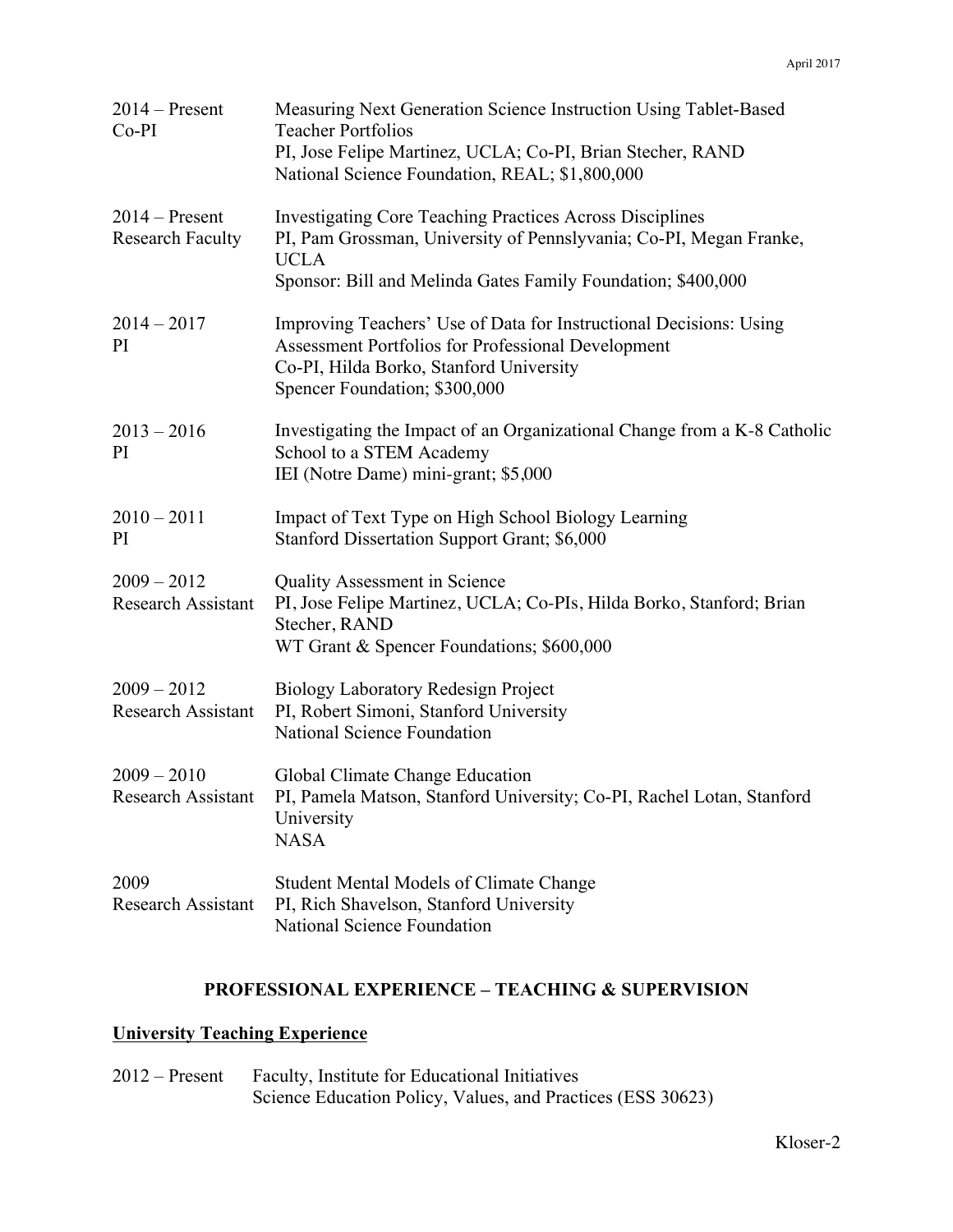|                  | Education, Schooling, & Society Capstone/Methods (ESS 43640)                                                         |
|------------------|----------------------------------------------------------------------------------------------------------------------|
| $2006$ – Present | Instructor, Science Teaching Methods (EDU 60685 - Graduate Level)<br>University of Notre Dame, Notre Dame, IN        |
| $2006$ – Present | Instructor, Assessment in Science Education (EDU 60785 - Graduate Level)<br>University of Notre Dame, Notre Dame, IN |
| $2004 - 2007$    | Instructor, Introduction to Teaching (EDU 60020 - Graduate Level)<br>University of Notre Dame, Notre Dame, IN        |

### **Teaching Assistantships**

| $2008 - 2009$ | Curriculum & Instruction in Science (EDUC 267B&C)<br>STEP Program, Stanford University, Stanford, CA |
|---------------|------------------------------------------------------------------------------------------------------|
| 2008          | Communicating Science (GES 218)<br>Stanford University, Stanford, CA                                 |

### **Mentoring and Supervision of Teaching**

| $2011 - 2012$ | Beginning Teacher Support and Assessment (BTSA) Mentor<br>Silicon Valley/Stanford University New Teacher Project |  |
|---------------|------------------------------------------------------------------------------------------------------------------|--|
| $2007 - 2008$ | Field Supervisor for High School Science Teachers                                                                |  |

STEP Program, Stanford University, Stanford, CA

### **High School Teaching Experience**

| $2005 - 2007$ | Advanced Placement, Physics C            |
|---------------|------------------------------------------|
|               | St. Joseph's High School, South Bend, IN |

2002 – 2004 Physics, Geometry, Algebra II, ACT Preparation Holy Family Catholic High School, Birmingham, AL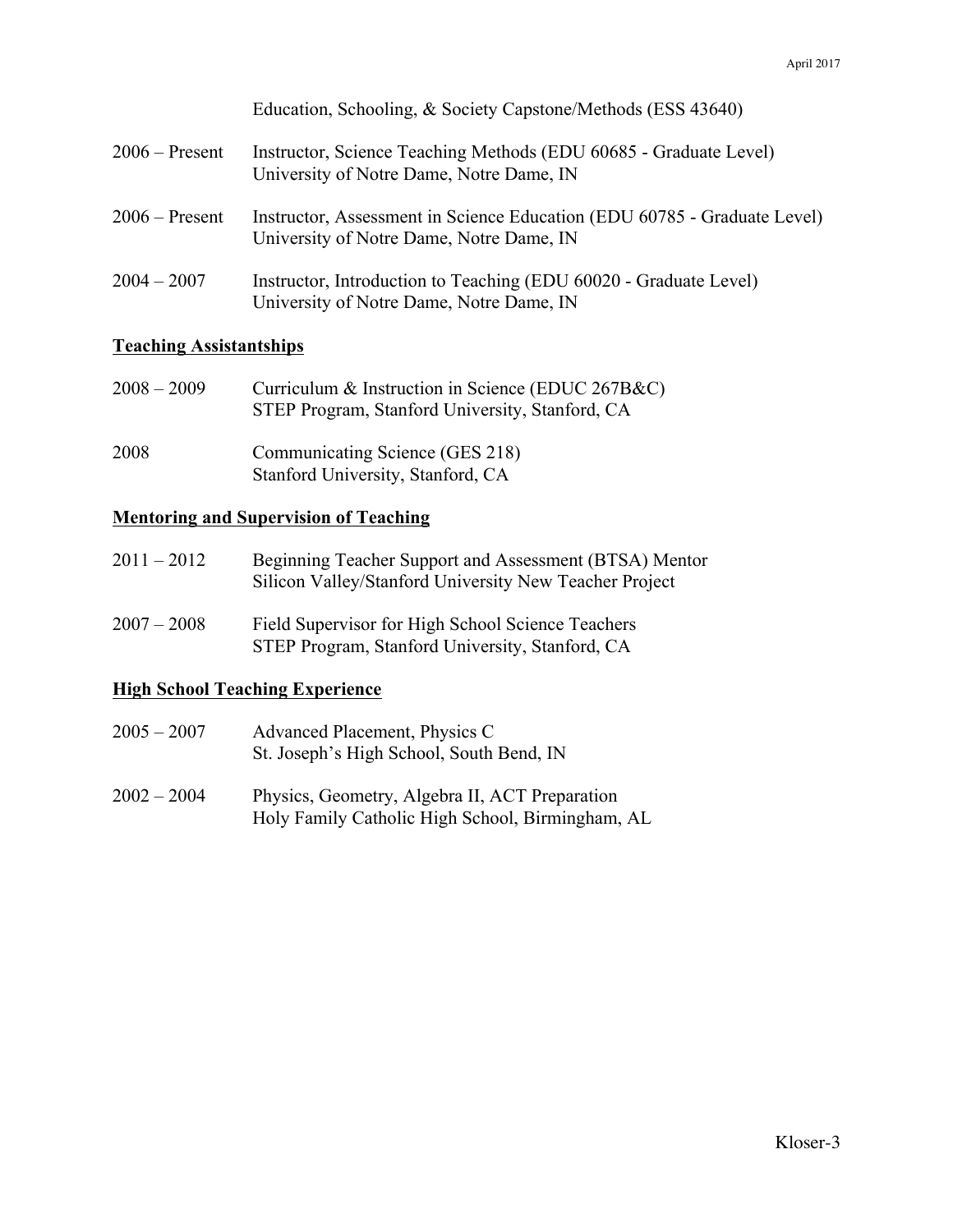### **PUBLICATIONS**

### **Peer Reviewed Journals**

- Kloser, M., Wilsey, M., Madkins, T., Davis, E., Windschitil, M., Wells, A., Carlson, J. (accepted). Connecting the dots: Linking frameworks for facilitating discussion to novice teacher practice. *Teaching and Teacher Education*.
- Kloser, M., Wilsey, M., Hopkins, D., Dallavis, J. W., Lavin, E., and Comuniello, M. (in press). Dual identities: Organizational negotiation in STEM-focused Catholic schools. *Cultural Studies in Science Education*.
- Davis, E., Kloser, M., Windschitl, M., Wells, A., Carlson, J. (2017). Teaching the practice of leading sense-making discussions in science: Using rehearsals, *Journal of Science Teacher Education*, 1-19.
- Kloser, M., Borko, H., Martinez, F., Stecher, B., Luskin, R. (2017). Evidence of middle school science assessment practice from classroom-based portfolios, *Science Education, 101*(2), 209-231.
- Kloser, M. (2016). Alternate text types and student outcomes: An experiment comparing traditional textbooks and more epistemologically considerate texts, *International Journal of Science Education, 38*(16), 2477-2499.
- Kloser, M. and Wilsey, M. (2015). No blue ribbon: Reforming science fairs in middle and high school science education, *The Science Teacher, 82*(8).
- Kloser, M. J. and Brownell, S. E. (2015). Toward a conceptual framework for measuring the effectiveness of course-based undergraduate research experiences in undergraduate biology. *Studies in Higher Education,* 1 – 20.
- Kloser, M. (2014). Identifying a core set of science teaching practices: A Delphi expert panel approach. *Journal of Research in Science Teaching, 51*(9), 1185 – 1217.
- Kloser, M. & Bofferding, L. (2014). Middle and high school students' conceptions of climate change mitigation and adaptation strategies. *Environmental Education Research.*
- Brownell, S., Kloser, M., Fukami, T., Shavelson, R. (2013). Context matters: Volunteer bias, small sample size, and the value of comparison groups in the assessment of researchbased undergraduate introductory biology lab courses. *Journal of Microbiology and Biology Education, 14*(2), 176 – 182.
- Kloser, M. (2013). Exploring high school biology students' engagement with more and less epistemologically considerate texts. *Journal of Research in Science Teaching, 50*(10), 1232 – 1257.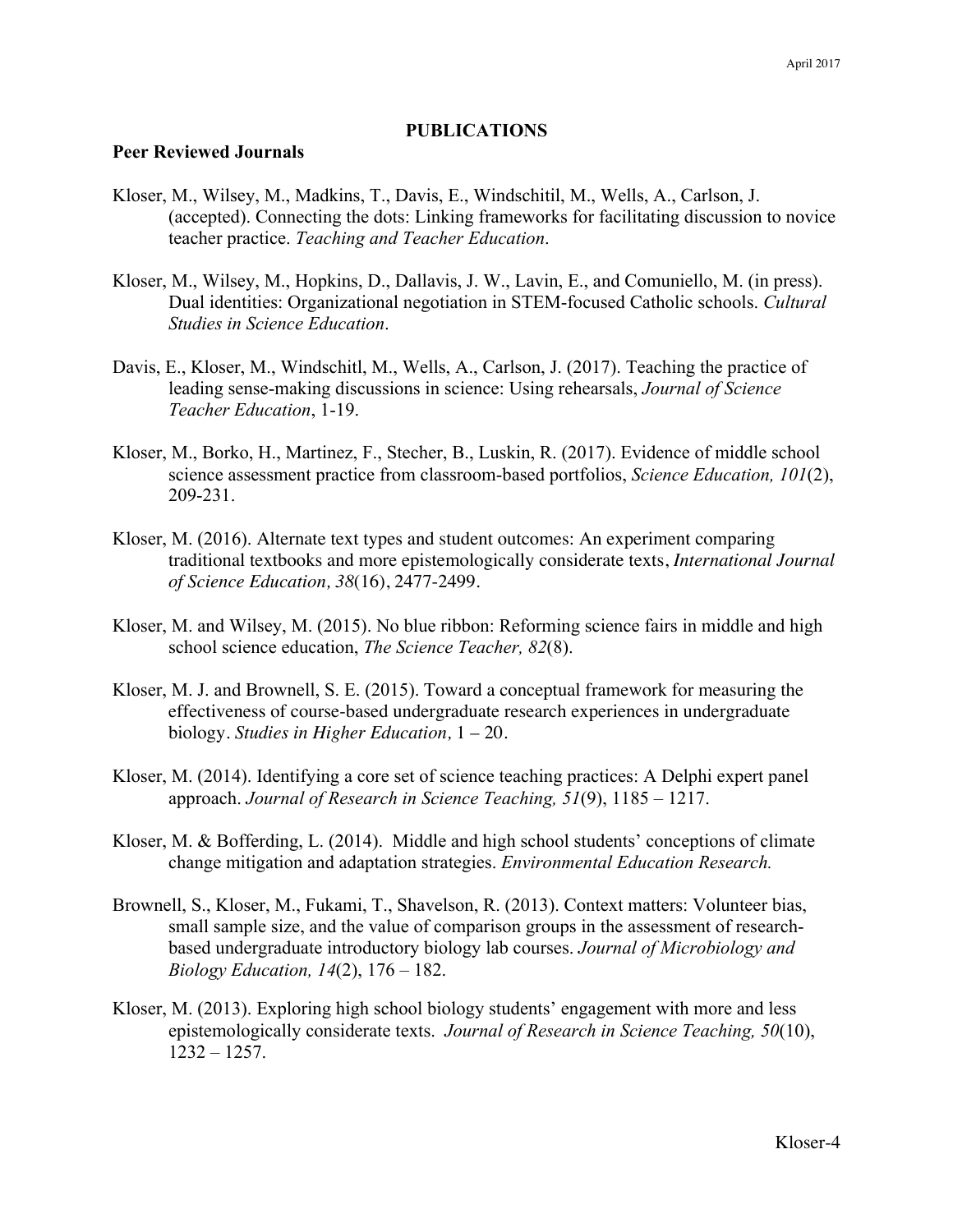- Kloser, M., Brownell, S., Fukami, T., Shavelson, R. (2013). Effects of a research-based ecology lab course: A study of non-volunteer achievement, self-confidence and perception of lab course purpose. *Journal of College Science Teaching, 42*(3), 72 – 81.
- Kloser, M. (2012). A place for the nature of biology in biology education. *Electronic Journal of Science Education*, *16*(2), 1-21.
- Martinez, J. F., Borko, H., Stecher, B., Luskin, R., Kloser, M. (2012). Measuring quality assessment in science classrooms through artifacts and self-report. *Educational Assessment, 17*(2-3), 107-131.
- Kloser, M. & Brownell, S., Shavelson, R., Fukami, T. (2012). *Journal of College Science Teaching.* Undergraduate biology lab courses: Comparing the impact of traditionallybased 'cookbook' and authentic research-based courses on student lab experiences, *41*(4), 36-45.
- Kloser, M., Brownell, S., Chiariello, N., Fukami, T. (15 November 2011). *PLOS Community Pages.* Integrating teaching and research in undergraduate biology laboratory education, *9*(11).
- Brown, B. & Kloser, M. (2009). Conceptual continuity and accessing everyday scientific understandings. *Cultural Studies in Science Education, 4,* 875-897.
- Brown, B. & Kloser, M. (2009) A view of the tip of the iceberg: revisiting conceptual continuities and their implications for science teaching. *Cultural Studies in Science Education, 4, 921-928.*

### **Books and Book Chapters**

- Kloser, M. and Troy, S. (in press). *A different kind of science textbook: Evidentiary-based biology accounts for high school classrooms.* Arlington, VA: NSTA Press.
- Rafanelli, S., Borko, H., Kloser, M., Wilsey, M. (accepted). From focusing on grades to exploring student thinking: A case study of change in assessment practice. In Fives, H. and Barnes, N. (Eds) *Data use*. London: Routledge.
- Brown, B., Henderson, B., & Kloser, M. (2012). Bridging cultures: The role of culturallyrelevant pedagogy, discursive identity, and conceptual continuities in the promotion of scientific literacy. In Moore, J. L. III and Lewis, C. W. (Eds.) *Urban school contexts for African American students: Crisis and prospects for improvement.* New York: Peter Lang Publishers.
- Kloser, M. (2007). From Warsaw to Birmingham: The making of a teacher. In J. Watzke (Ed.), *Beyond Alternative Education*. Notre Dame, Indiana: ACE Press.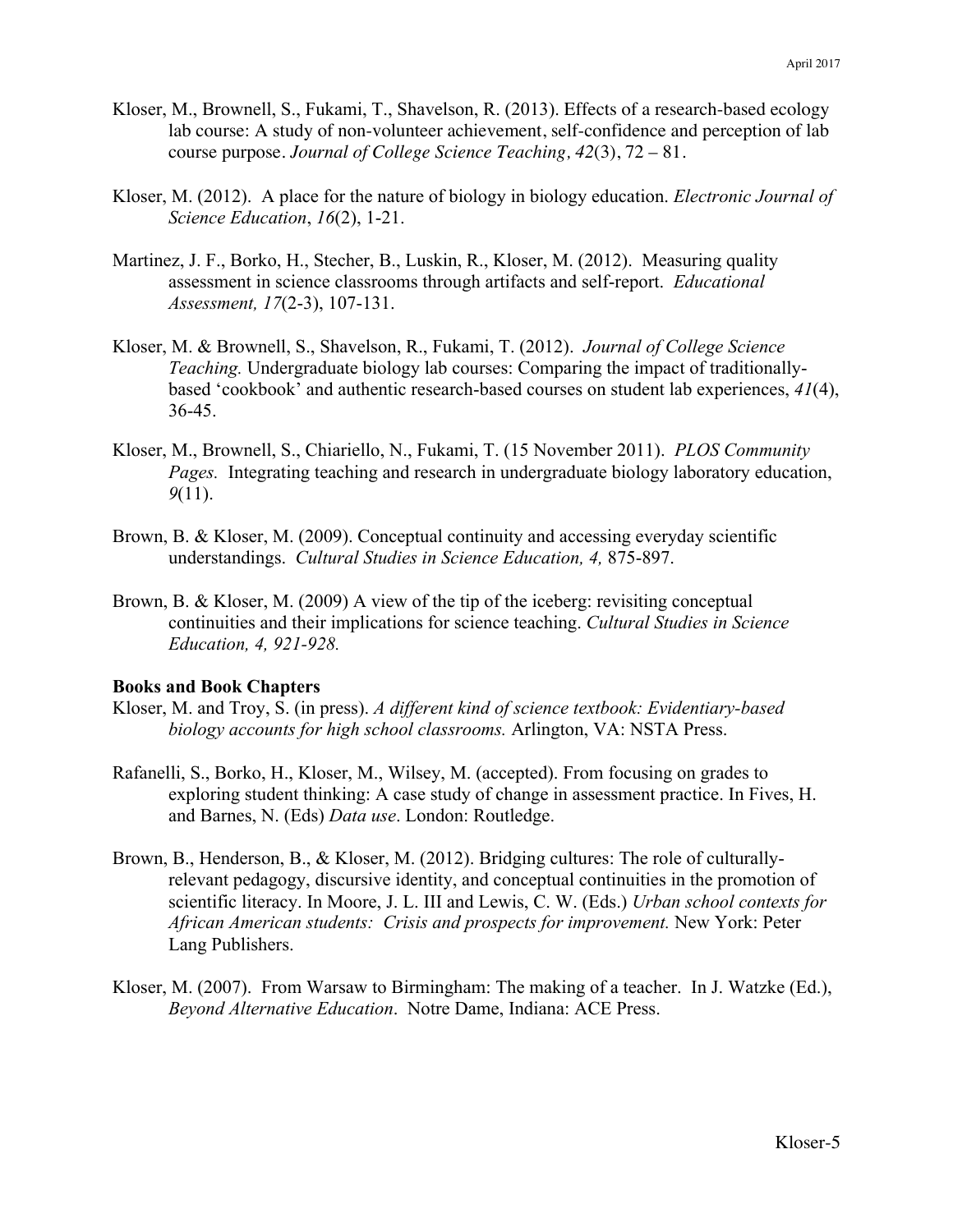### **PRESENTATIONS**

- Rafanelli, S., Borko, H., Kloser, M., Wilsey, M. (2017). From focusing on grades to exploring student thinking: A case study of change in assessment practice. *A Paper for the American Association of Educational Research*. San Antonio, TX.
- Kloser, M., Gottlieb, J., Wilsey, M., Svarovsky, G. N., Kirkland, P., Puricelli, J. (2017). Exploring the relationship among middle grade teacher's conceptions of STEM and equity. *A Paper for the Annual Meeting of the National Association of Research on Science Teaching.* San Antonio, TX.
- Kloser, M., Gottlieb, J., Wilsey, M., Svarovsky, G. N., Kirkland, P., Puricelli, J. (2017). Exploring the relationship among middle grade teacher's conceptions of STEM and equity. *A Paper for the Annual Meeting of the National Association of Research on Science Teaching.* San Antonio, TX.
- Martinez, F., Riedell, K., Rocchio, R., Srinivasan, J., Kloser, M., Wilsey, M., Stecher, B. (2016). Next generation tablet e-portfolio tool for documenting and reflecting on instructional practice: Possibilities for teacher evaluation and development. *A Paper for the Annual Meeting of the European Association for Research on Learning and Instruction.* Oslo, Norway.
- Kloser, M., Borko, H., Wilsey, M., Rafanelli, S. (2016). Science teachers' use of data for instructional decisions: Mental models of middle school science assessment practice. *A Paper for the Annual Meeting of the National Association of Research for Science Teaching.* Baltimore, MD.
- Kloser, M., Wilsey, M., Hopkins, D., Dallavis, J., Lavin, E., Comuniello, M. (2016). Dual identities: Toward a framework for STEM-focused Catholic schools. *A Paper for the Annual Meeting of the National Association of Research for Science Teaching.* Baltimore, MD.
- Davis, B., Kloser, M., Windschitl, M., Wells, A., Carlson, J. (2016). Teaching the practice of leading sensemaking discussions in science: Using rehearsals. *A Paper for the Annual Meeting of the American Education Research Association.* Washington DC.
- Martinez, J. F., Kloser, M., Srinivasan, J., Riedell, K., Stecher, B., Rocchio, R., Wilsey, M., Tangmunarunkit, H. (2016). A tablet-based teacher e-portfolio tool for documenting and reflecting on next generation science instruction. *A Paper for the Annual Meeting of the American Education Research Association.* Washington DC.
- Kloser, M., Borko, H., Martinez J. F., Stecher, B., Luskin, R. (2014). Portraits of assessments: The intended and enacted assessments in middle school science classrooms. *A Paper for the Annual Meeting of the National Association of Research for Science Teaching.* Pittsburgh, PA.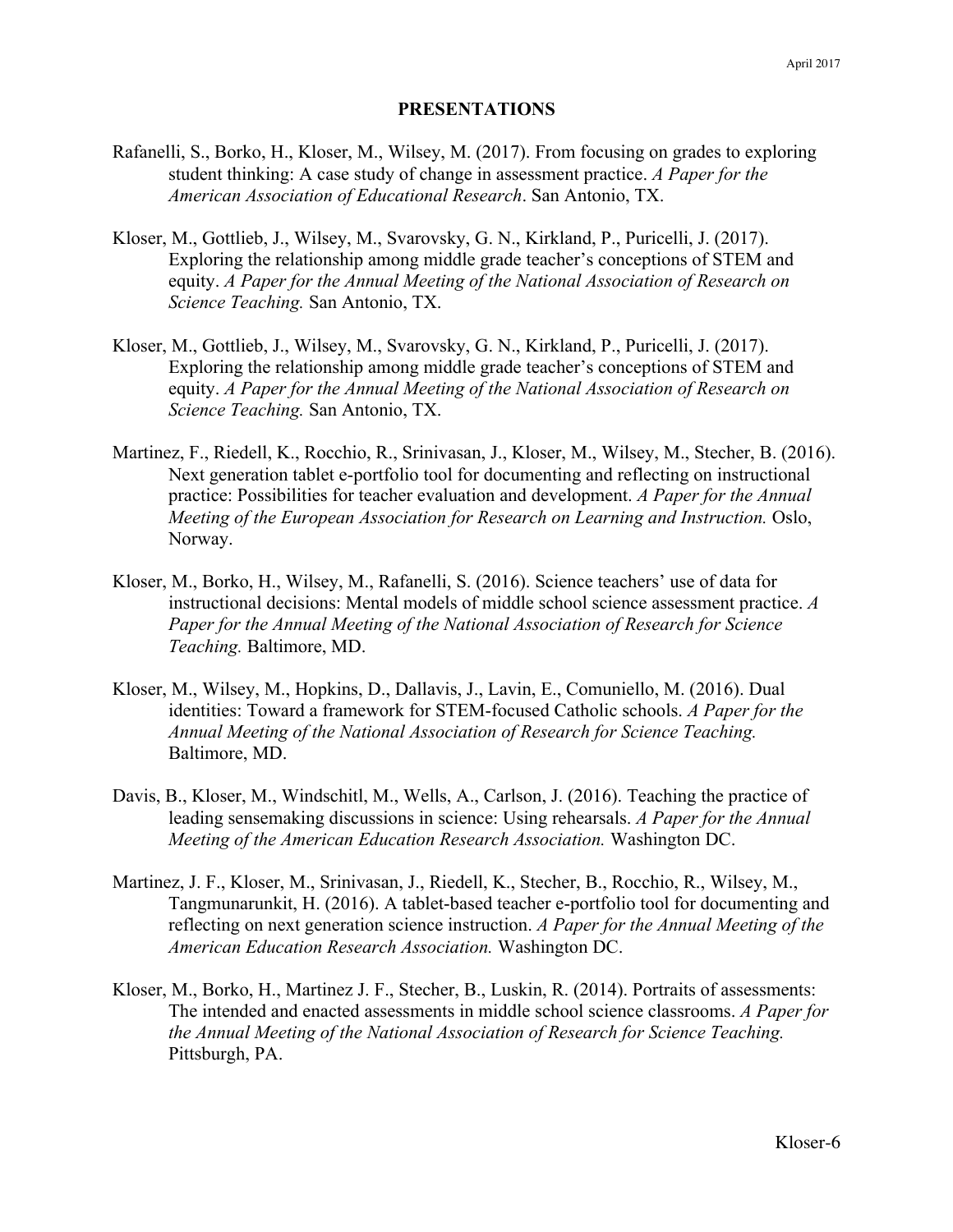- Core Practice Consortium. (2014). Enriching research and innovation through the specification of professional practice: The Core Practice Consortium. Presidential Session. *A Paper for the Annual Meeting of the American Educational Research Association.* Philadelphia, PA.
- Kloser, M. (2013). A Different Common Core: An Expert Delphi Study on Core Science Teaching Practices. *A Paper for the Annual Meeting of the National Association of Research for Science Teaching.* Puerto Rico.
- Kloser, M. and Bofferding, L. (2013). Middle and High School Students' Responses to Climate Change: The Conflation of Mitigation and Adaptation. *A Paper for the Annual Meeting of the National Association of Research for Science Teaching.* Puerto Rico.
- Kloser, M. (2013). A Different Common Core: An Expert Delphi Study on Core Science Teaching Practices. *A Paper for the Annual Meeting of the American Educational Research Association.* San Francisco, CA.
- Kloser, M. and Bofferding, L. (2013). Middle and High School Students' Responses to Climate Change: The Conflation of Mitigation and Adaptation. *A Paper for the Annual Meeting of the American Educational Research Association.* San Francisco, CA.
- Martinez, J. F., Borko, H., Stecher, B., Luskin, R., Kloser, M. (2013). Measuring the Classroom Environment through Student Surveys: Methodological, Conceptual and Policy Issues. *A Paper for the Annual Meeting of the American Educational Research Association.* San Francisco, CA.
- Kloser, M. (2012). Formative assessment in science and math classrooms. *Invited Presenter for the Notre Dame Forum on K-20 STEM Education.*
- Kloser, M. (2012). Performance assessments and science education. *Invited Presenter for the Spring Knowles Science Teaching Fellows Meeting*. Los Angeles, CA.
- Kloser, M. (2012). Comparative interactions of high school biology students engaging textbook accounts and narratives of historical experiments. *A Paper for the Annual Meeting of the National Association of Research for Science Teaching.* Indianapolis, IN.
- Martinez, J. F., Borko, H., Stecher, B., Luskin, R., Kloser, M. (2011). Measuring quality assessment in science classrooms through artifacts and self-report. *A Paper for the Annual Meeting of the American Educational Research Association.* New Orleans, LA.
- Kloser, M. & Brownell, S. (2011). Comparing outcomes of traditional 'cookbook' versus singlequestion, open-ended undergraduate biology labs. *A Poster Presentation for the Annual Meeting of the National Association for Research in Science Teaching.* Orlando, FL.
- Kloser, M. (2010). The unique nature of biology and its implications for biology education. *A Paper for the Annual Meeting of the National Association for Research in Science Teaching.* Philadelphia, PA.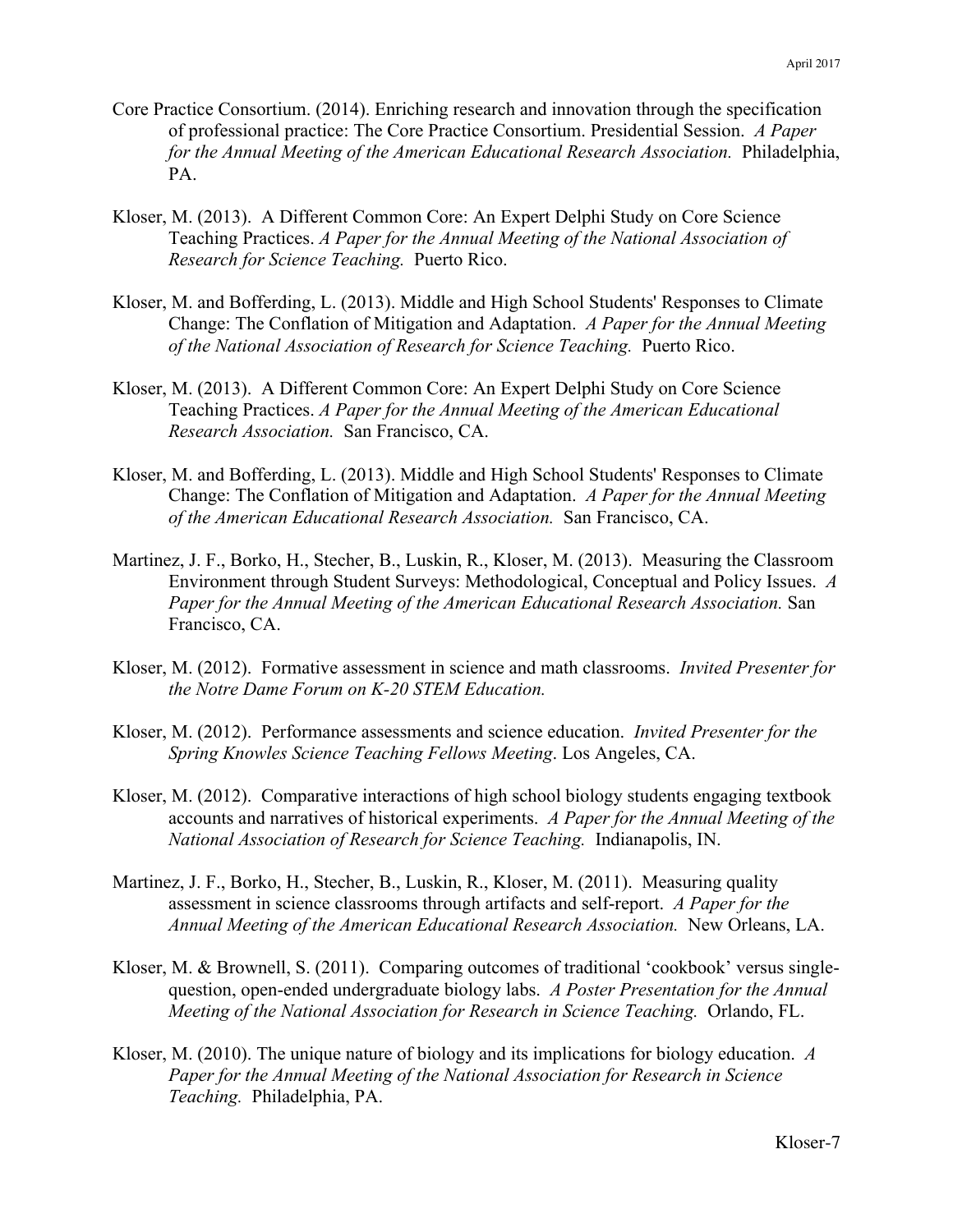- Kloser, M. (2010). I earned an "A" in Spanish, but got lost in Spain: Why performance assessments matter for student learning. *A Presentation for the Annual GEOTech Conference*. Dallas, TX.
- Kloser, M. (2009). Teaching evolution. *A Presentation for the Annual Meeting of the National Catholic Education Association.* Anaheim, CA.

### **SERVICE AND AWARDS**

# **Service**

- 2014 Present Orthoworx Education Council Board Member
- 2012 Present Indiana STEM Education Advisory Board
- 2012 Present Committee Member, NARST Early Career in Research Award
- 2012 Present NARST Strand 1 & 4 Conference Proposal Reviewer
- 2010 2011 Committee Member, Stanford School of Education Dean Search Committee Stanford Office of the Provost
- 2008 2011 Stanford University School of Education (SUSE) Student Guild President Stanford University School of Education, Stanford, CA

Ad Hoc Journal/Grant Reviewer

#### AERJ

Education Evaluation and Policy Analysis Educational Researcher International Journal of Science Education Journal of Research in Science Teaching Science Education Spencer Foundation

Conference Reviewer AERA 2011 – Present JRST 2011 - Present

#### **Awards**

2015 JRST Outstanding Paper Award National Association for Research in Science Teaching *Annual award given for the paper that has been identified as having the greatest impact in the field from all peer-reviewed articles published in JRST in the previous year.*